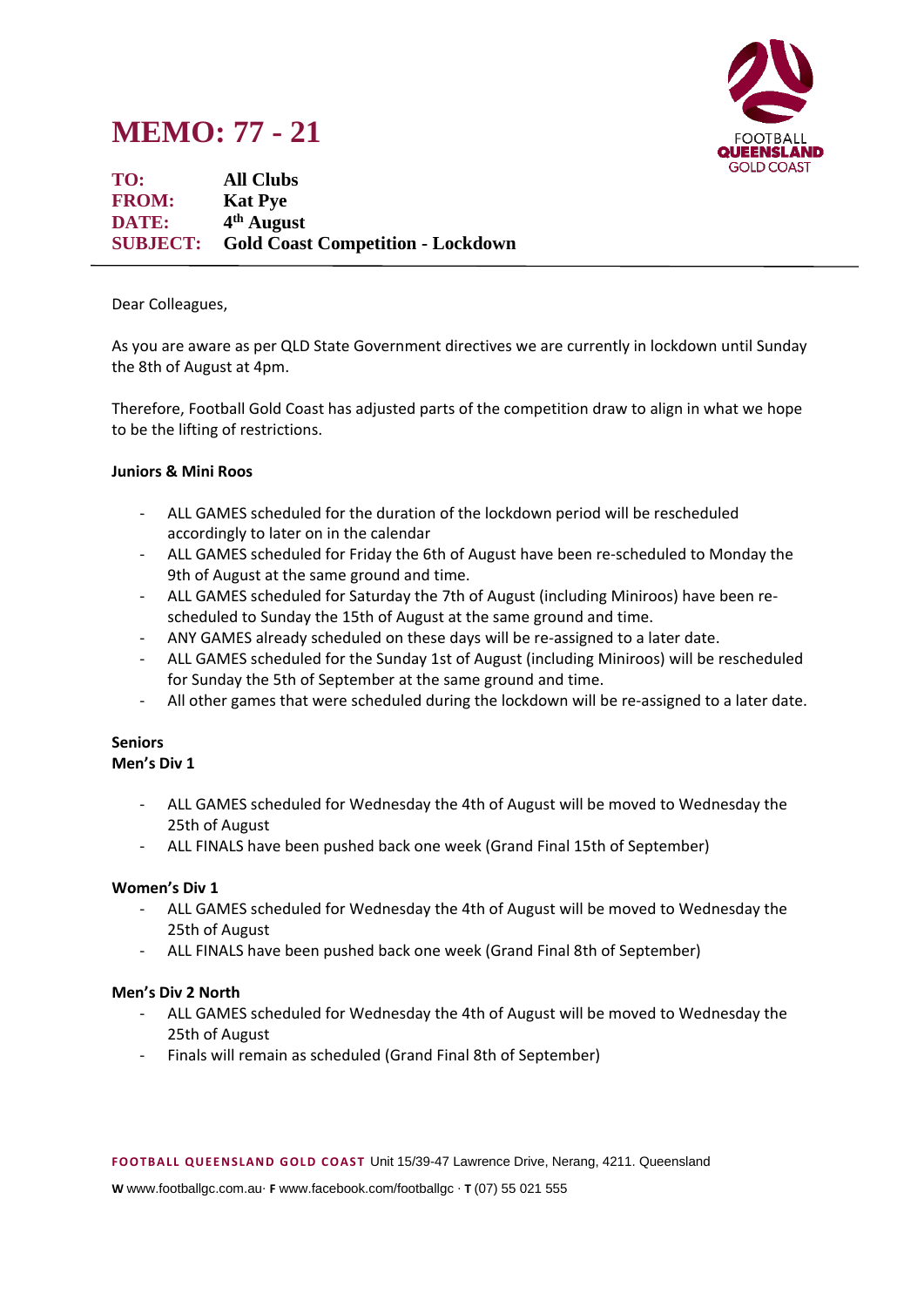

# **Women's Div 2 North**

- ALL GAMES scheduled for Wednesday the 4th of August will be moved to Wednesday the 11th of August
- ALL FINALS have been pushed back one week (Grand Final 25th of August)

# **Men's Div 2 South**

- ALL GAMES scheduled for Wednesday the 4th of August will be moved to Wednesday the 18th of August
- Finals will remain as scheduled (Grand Final 1st of September)

# **Women's Div 2 South**

- ALL GAMES scheduled for Wednesday the 4th of August will be moved to Wednesday the 18th of August
- ALL FINALS have been pushed back one week (Grand Final 1st of September)

# **Men's Div 3**

- ALL GAMES scheduled for Wednesday the 4th of August will be moved to Wednesday the 11th of August
- ALL FINALS have been pushed back one week (Grand Final 25th of August)

# **Women's Div 3**

- ALL GAMES scheduled for Wednesday the 4th of August will be moved to Wednesday the 18th of August
- ALL FINALS have been pushed back one week (Grand Final 1st of September)

## **Premier League**

- ALL GAMES scheduled for the 31st of July and 1st of August weekend have been RESCHEDULED to the weekend of the 21st of August on the same days and times
- ALL GAMES scheduled for the coming weekend (Weekend of 6th of August) have been rescheduled to Tuesday the 16th of August (Reserves at 6:15pm and Firsts at 8:10pm)
- ALL GAMES scheduled for next weekend (Weekend of 13th of August) will remain as is and times and dates have been allocated accordingly
- Existing semi-finals and final dates will remain as is

## **Coast League**

- ALL GAMES scheduled for 31st of July and 1st of August weekend have been RESCHEDULED to the weekend of the 21st of August on the same days and times
- ALL GAMES scheduled for the coming weekend (Weekend of 6th of August) have been moved to the weekend of the 28th of August
- ALL GAMES scheduled for next weekend (Weekend of 13th of August) will remain as is and times and dates have been allocated accordingly
- Semi-Finals will be on the weekend of 4th and 11th of September accordingly
- The Grand Final will be held on the 18th of September